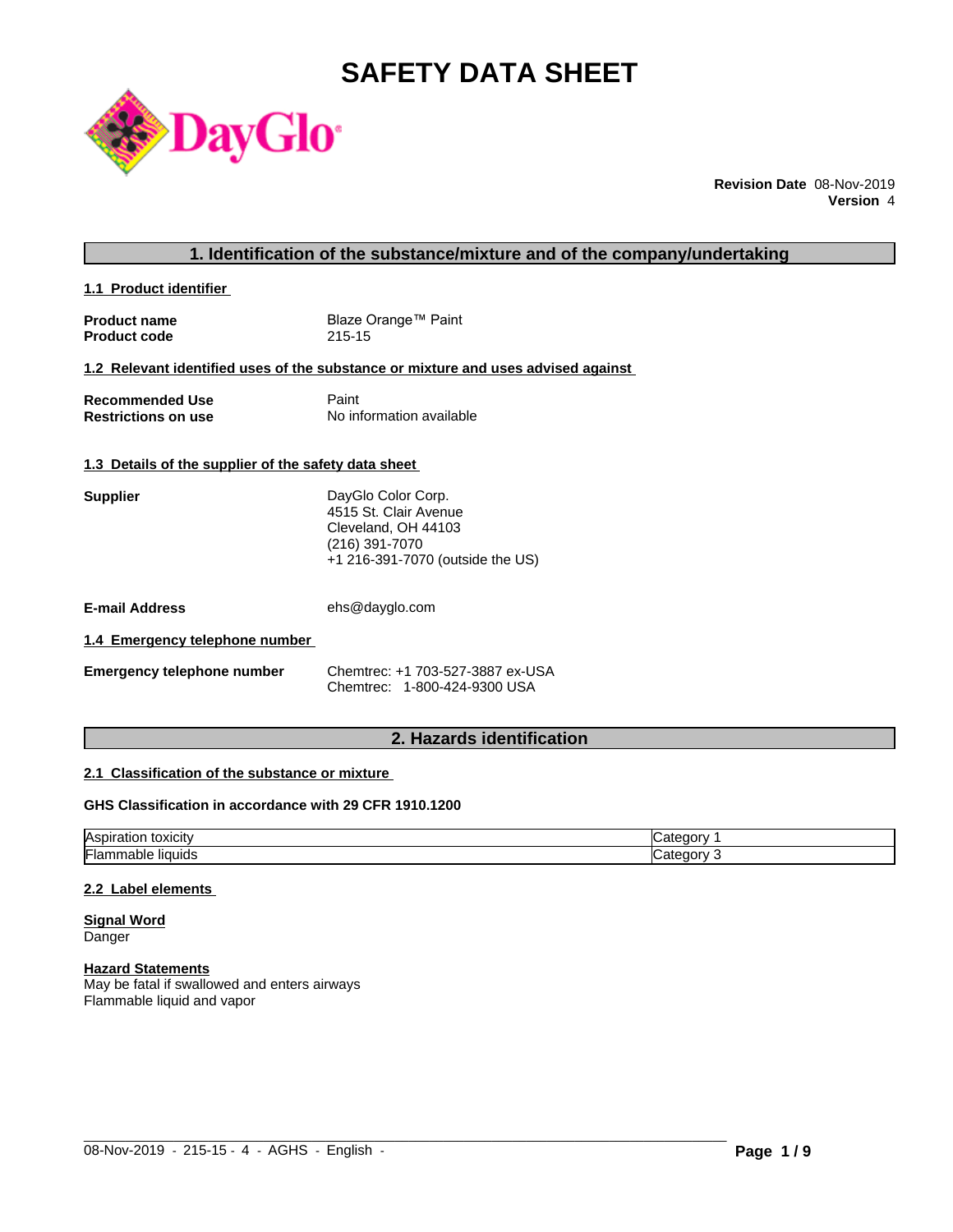

#### **Precautionary Statements - Prevention** Keep away from heat/sparks/open flames/hot surfaces. - No smoking Keep container tightly closed Ground/Bond container and receiving equipment Use explosion-proof electrical/ventilating/lighting/equipment Use only non-sparking tools Take precautionary measures against static discharge Wear protective gloves/clothing and eye/face protection

#### **Precautionary Statements - Response**

IF ON SKIN (or hair): Take off immediately all contaminated clothing. Rinse skin with water/ shower IF SWALLOWED: Immediately call a POISON CENTER or doctor Do NOT induce vomiting In case of fire: Use CO2, dry chemical, or foam to extinguish

#### **Precautionary Statements - Storage**

Store locked up Store in a well-ventilated place. Keep cool

#### **Precautionary Statements - Disposal**

Dispose of contents/container to an approved waste disposal plant

#### **2.3. Other Hazards Hazards not otherwise classified (HNOC)** Not Applicable

#### **2.4 Other information**

Not Applicable

**Unknown Acute Toxicity** 35.08629436% of the mixtureconsists of ingredient(s) of unknown toxicity

#### **3. Composition/Information on Ingredients**

## **Substance**

**Mixture**

| .<br>40<br>.<br>$\rightarrow$<br>20<br>$\sim$<br>$\sim$<br>647<br>d liaht.<br>. hvdrotreated<br>petroleum.<br>Distillates.<br>742-47-≀<br>◡◡<br>$39-$<br>3068-<br>. Basic Red<br>$\sim$<br>4.4<br>ن.<br>"ບອ<br>. | .<br><b>Chemical</b><br>l Name | <b>CAS No.</b> | Mojaht-% |
|------------------------------------------------------------------------------------------------------------------------------------------------------------------------------------------------------------------|--------------------------------|----------------|----------|
|                                                                                                                                                                                                                  |                                |                |          |
|                                                                                                                                                                                                                  |                                |                |          |

The exact percentage (concentration) of composition has been withheld as a trade secret.

#### **4. First aid measures**

#### **4.1 Description of first-aid measures**

| <b>General advice</b> | Show this safety data sheet to the doctor in attendance. When symptoms persist or in all<br>cases of doubt seek medical advice.                                                     |
|-----------------------|-------------------------------------------------------------------------------------------------------------------------------------------------------------------------------------|
| Eye contact           | Remove contact lenses, if present. Rinse immediately with plenty of water, also under the<br>eyelids, for at least 15 minutes. Call a physician if irritation develops or persists. |

 $\_$  ,  $\_$  ,  $\_$  ,  $\_$  ,  $\_$  ,  $\_$  ,  $\_$  ,  $\_$  ,  $\_$  ,  $\_$  ,  $\_$  ,  $\_$  ,  $\_$  ,  $\_$  ,  $\_$  ,  $\_$  ,  $\_$  ,  $\_$  ,  $\_$  ,  $\_$  ,  $\_$  ,  $\_$  ,  $\_$  ,  $\_$  ,  $\_$  ,  $\_$  ,  $\_$  ,  $\_$  ,  $\_$  ,  $\_$  ,  $\_$  ,  $\_$  ,  $\_$  ,  $\_$  ,  $\_$  ,  $\_$  ,  $\_$  ,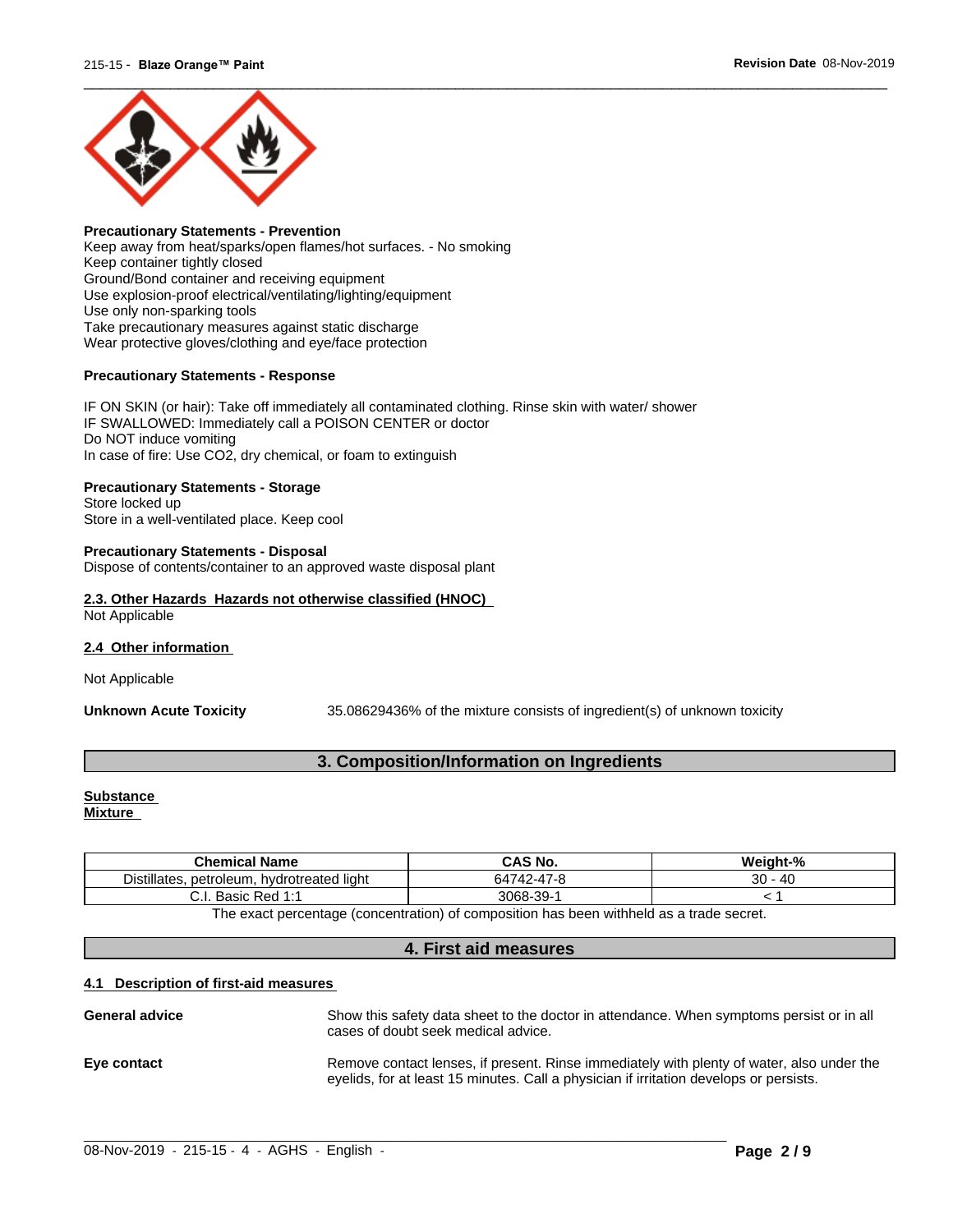| <b>Skin contact</b> | Wash off immediately with soap and plenty of water. Remove all contaminated clothes and<br>shoes. If skin irritation persists, call a physician. |
|---------------------|--------------------------------------------------------------------------------------------------------------------------------------------------|
| <b>Inhalation</b>   | Consult a physician.                                                                                                                             |
| <b>Ingestion</b>    | Do NOT induce vomiting. Drink plenty of water. Consult a physician.                                                                              |
|                     | 4.2 Most important symptoms and effects, both acute and delayed                                                                                  |
| <b>Symptoms</b>     | See Section 2.2, Label Elements and/or Section 11, Toxicological effects.                                                                        |
|                     | 4.3 Indication of any immediate medical attention and special treatment needed                                                                   |
| Notes to physician  | Treat symptomatically.                                                                                                                           |
|                     |                                                                                                                                                  |

#### **5. Fire-Fighting Measures**

#### **5.1 Extinguishing media**

#### **Suitable extinguishing media**

Use water spray, fog, Carbon dioxide (CO 2), foam or dry chemical.

**Unsuitable Extinguishing Media** High volume water jet.

#### **5.2 Special hazards arising from the substance or mixture**

#### **Special Hazard**

Hazardous decomposition products formed under fire conditions. Immediately place absorbent material in a sealed water-filled metal container to avoid spontaneous combustion of absorbent material contaminated with this product.

**Hazardous Combustion Products** No information available.

#### **Explosion Data**

**Sensitivity to Mechanical Impact** None. **Sensitivity to Static Discharge** May be ignited by heat, sparks or flames.

#### **5.3 Advice for firefighters**

As in any fire, wear self-contained breathing apparatus pressure-demand, MSHA/NIOSH (approved or equivalent) and full protective gear.

#### **6. Accidental Release Measures**

#### **6.1 Personal precautions, protective equipment and emergency procedures**

Use personal protective equipment. Remove all sources of ignition. Ensure adequate ventilation, especially in confined areas. Avoid contact with skin, eyes and clothing. Do not breathe vapors or spray mist.

#### **6.2 Environmental precautions**

Prevent further leakage or spillage if safe to do so. Prevent product from entering drains. Do not allow material to contaminate ground water system. See Section 12 for additional Ecological information.

#### **6.3 Methods and materials for containment and cleaning up**

**Methods for Containment** Prevent further leakage or spillage if safe to do so.

**Methods for cleaning up** Soak up with inert absorbent material. Prevent product from entering drains. Ground and bond containers when transferring material. Keep in suitable and closed containers for disposal.

#### **7. Handling and storage**

 $\_$  ,  $\_$  ,  $\_$  ,  $\_$  ,  $\_$  ,  $\_$  ,  $\_$  ,  $\_$  ,  $\_$  ,  $\_$  ,  $\_$  ,  $\_$  ,  $\_$  ,  $\_$  ,  $\_$  ,  $\_$  ,  $\_$  ,  $\_$  ,  $\_$  ,  $\_$  ,  $\_$  ,  $\_$  ,  $\_$  ,  $\_$  ,  $\_$  ,  $\_$  ,  $\_$  ,  $\_$  ,  $\_$  ,  $\_$  ,  $\_$  ,  $\_$  ,  $\_$  ,  $\_$  ,  $\_$  ,  $\_$  ,  $\_$  ,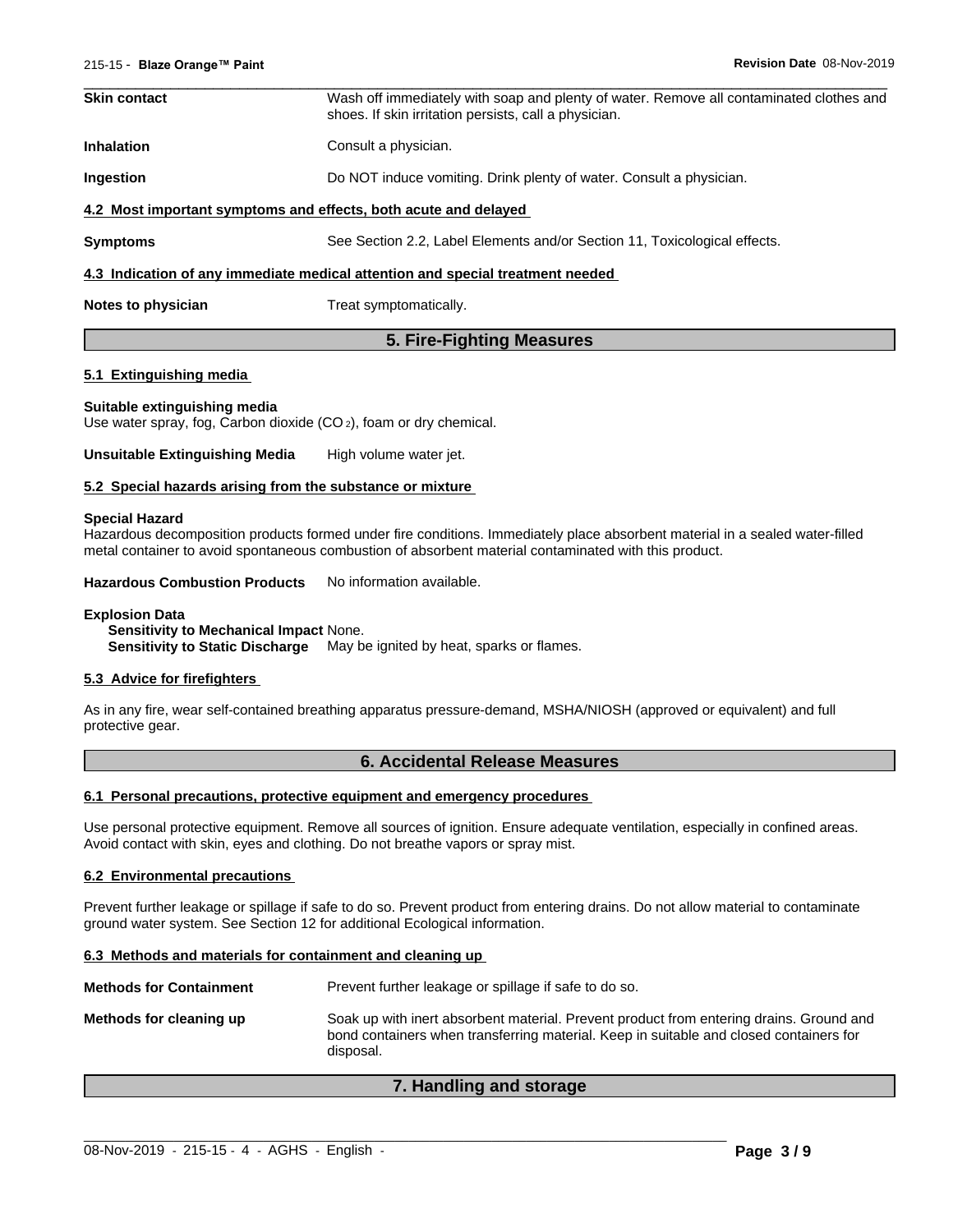#### **7.1 Precautions for safe handling**

|                           | 8. Exposure controls/personal protection                                                                                                                                          |
|---------------------------|-----------------------------------------------------------------------------------------------------------------------------------------------------------------------------------|
| <b>Materials to Avoid</b> | Strong oxidizing agents.                                                                                                                                                          |
| <b>Storage Conditions</b> | Keep away from heat and sources of ignition. Keep container tightly closed in a dry and<br>well-ventilated place.                                                                 |
|                           | 7.2 Conditions for safe storage, including any incompatibilities                                                                                                                  |
| <b>Hygiene measures</b>   | When using, do not eat, drink or smoke. Wash hands before breaks and at the end of<br>workday. Remove and wash contaminated clothing before re-use.                               |
| Advice on safe handling   | Keep away from heat/sparks/open flames/hot surfaces. - No smoking. Take necessary<br>action to avoid static electricity discharge (which might cause ignition of organic vapors). |

 $\overline{\phantom{a}}$  ,  $\overline{\phantom{a}}$  ,  $\overline{\phantom{a}}$  ,  $\overline{\phantom{a}}$  ,  $\overline{\phantom{a}}$  ,  $\overline{\phantom{a}}$  ,  $\overline{\phantom{a}}$  ,  $\overline{\phantom{a}}$  ,  $\overline{\phantom{a}}$  ,  $\overline{\phantom{a}}$  ,  $\overline{\phantom{a}}$  ,  $\overline{\phantom{a}}$  ,  $\overline{\phantom{a}}$  ,  $\overline{\phantom{a}}$  ,  $\overline{\phantom{a}}$  ,  $\overline{\phantom{a}}$ 

#### **8.1 Exposure Guidelines**

| <b>Chemical Name</b>    | <b>ACGIH TLV</b> | <b>OSHA PEL</b> | British Columbia  | Alberta | Quebec | <b>Ontario TWAEV</b> |
|-------------------------|------------------|-----------------|-------------------|---------|--------|----------------------|
| Distillates, petroleum, |                  |                 | TWA: 200 mg/m $3$ |         |        |                      |
| hydrotreated light      |                  |                 | Skin              |         |        |                      |
| 64742-47-8              |                  |                 |                   |         |        |                      |

#### **8.2 Appropriate engineering controls**

**Engineering Measures** Ensure adequate ventilation, especially in confined areas.

### **8.3 Individual protection measures, such as personal protective equipment**

| <b>Eye/Face Protection</b>    | Wear chemical-resistant glasses and/or goggles and a face shield when eye and face<br>contact is possible due to handling and processing of material.                                                 |
|-------------------------------|-------------------------------------------------------------------------------------------------------------------------------------------------------------------------------------------------------|
| Skin and body protection      | Long sleeved clothing.                                                                                                                                                                                |
| <b>Respiratory protection</b> | Respirator with filter for organic vapor. If these are not sufficient to maintain concentrations<br>of particulates and solvent vapor below the OEL, suitable respiratory protection must be<br>worn. |
| <b>Hygiene measures</b>       | See section 7 for more information                                                                                                                                                                    |

 $\_$  ,  $\_$  ,  $\_$  ,  $\_$  ,  $\_$  ,  $\_$  ,  $\_$  ,  $\_$  ,  $\_$  ,  $\_$  ,  $\_$  ,  $\_$  ,  $\_$  ,  $\_$  ,  $\_$  ,  $\_$  ,  $\_$  ,  $\_$  ,  $\_$  ,  $\_$  ,  $\_$  ,  $\_$  ,  $\_$  ,  $\_$  ,  $\_$  ,  $\_$  ,  $\_$  ,  $\_$  ,  $\_$  ,  $\_$  ,  $\_$  ,  $\_$  ,  $\_$  ,  $\_$  ,  $\_$  ,  $\_$  ,  $\_$  ,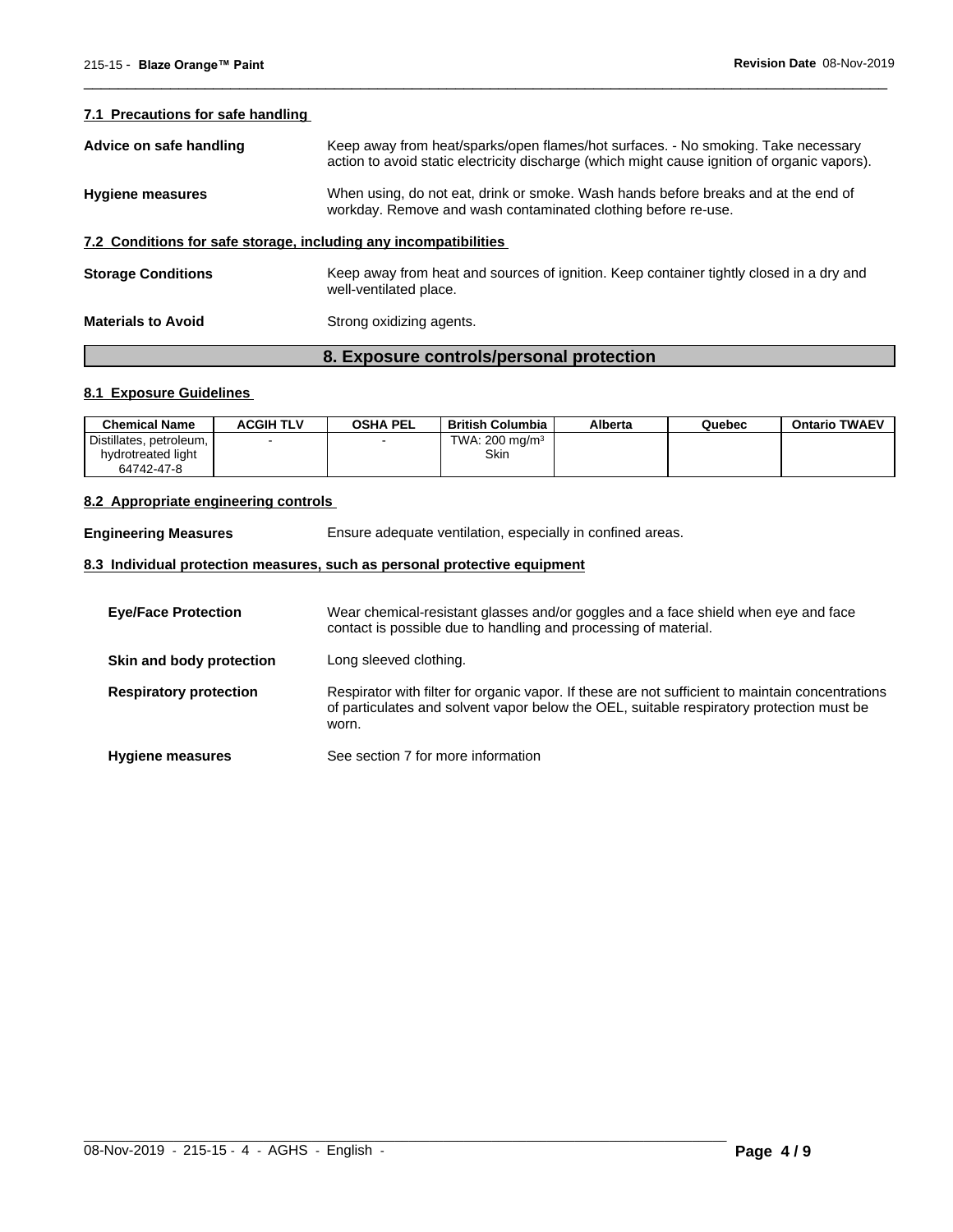## **9. Physical and chemical properties**

 $\overline{\phantom{a}}$  ,  $\overline{\phantom{a}}$  ,  $\overline{\phantom{a}}$  ,  $\overline{\phantom{a}}$  ,  $\overline{\phantom{a}}$  ,  $\overline{\phantom{a}}$  ,  $\overline{\phantom{a}}$  ,  $\overline{\phantom{a}}$  ,  $\overline{\phantom{a}}$  ,  $\overline{\phantom{a}}$  ,  $\overline{\phantom{a}}$  ,  $\overline{\phantom{a}}$  ,  $\overline{\phantom{a}}$  ,  $\overline{\phantom{a}}$  ,  $\overline{\phantom{a}}$  ,  $\overline{\phantom{a}}$ 

#### **9.1 Information on basic physical and chemical properties**

| <b>Physical state</b>              | Liquid             |                                                      |                          |
|------------------------------------|--------------------|------------------------------------------------------|--------------------------|
| Appearance                         | Liquid             | <b>Color</b>                                         | Orange                   |
| Odor                               | Solvent            | <b>Odor Threshold</b>                                | No information available |
| <b>Property</b>                    | <b>Values</b>      | Remarks • Methods                                    |                          |
| рH                                 |                    | No information available                             |                          |
| Melting/freezing point             |                    | No information available                             |                          |
| <b>Boiling point/boiling range</b> | 154 °C / 309 °F    |                                                      |                          |
| <b>Flash Point</b>                 | 41 °C / 106 °F     |                                                      |                          |
| <b>Evaporation rate</b>            | no data available  | No information available                             |                          |
| Flammability (solid, gas)          |                    | No information available                             |                          |
| <b>Flammability Limits in Air</b>  |                    |                                                      |                          |
| upper flammability limit           |                    | No information available                             |                          |
| lower flammability limit           |                    | No information available                             |                          |
| Vapor pressure                     |                    | No information available                             |                          |
| Vapor density                      |                    | No information available                             |                          |
| <b>Specific Gravity</b>            | 1.05               |                                                      |                          |
| <b>Water solubility</b>            | Insoluble in water |                                                      |                          |
| Solubility in other solvents       |                    | No information available                             |                          |
| <b>Partition coefficient</b>       |                    | No information available                             |                          |
| <b>Autoignition temperature</b>    |                    | No information available                             |                          |
| <b>Decomposition temperature</b>   |                    | No information available                             |                          |
| <b>Viscosity, kinematic</b>        |                    | No information available<br>No information available |                          |
| Viscosity, dynamic                 |                    |                                                      |                          |
| <b>Explosive properties</b>        |                    | No information available                             |                          |
| <b>Oxidizing Properties</b>        |                    | No information available                             |                          |
| 9.2 Other information              |                    |                                                      |                          |

#### **Volatile organic compounds (VOC)** 383 g/L **content**

## **10. Stability and Reactivity**

 $\_$  ,  $\_$  ,  $\_$  ,  $\_$  ,  $\_$  ,  $\_$  ,  $\_$  ,  $\_$  ,  $\_$  ,  $\_$  ,  $\_$  ,  $\_$  ,  $\_$  ,  $\_$  ,  $\_$  ,  $\_$  ,  $\_$  ,  $\_$  ,  $\_$  ,  $\_$  ,  $\_$  ,  $\_$  ,  $\_$  ,  $\_$  ,  $\_$  ,  $\_$  ,  $\_$  ,  $\_$  ,  $\_$  ,  $\_$  ,  $\_$  ,  $\_$  ,  $\_$  ,  $\_$  ,  $\_$  ,  $\_$  ,  $\_$  ,

#### **10.1 Reactivity**

No dangerous reaction known under conditions of normal use

#### **10.2 Chemical stability**

**Stable** 

#### **10.3 Possibility of hazardous reactions**

None under normal processing.

#### **10.4 Conditions to Avoid**

Heat, flames and sparks.

#### **10.5 Incompatible Materials**

Strong oxidizing agents.

#### **10.6 Hazardous Decomposition Products**

Carbon oxides. Nitrogen oxides (NOx).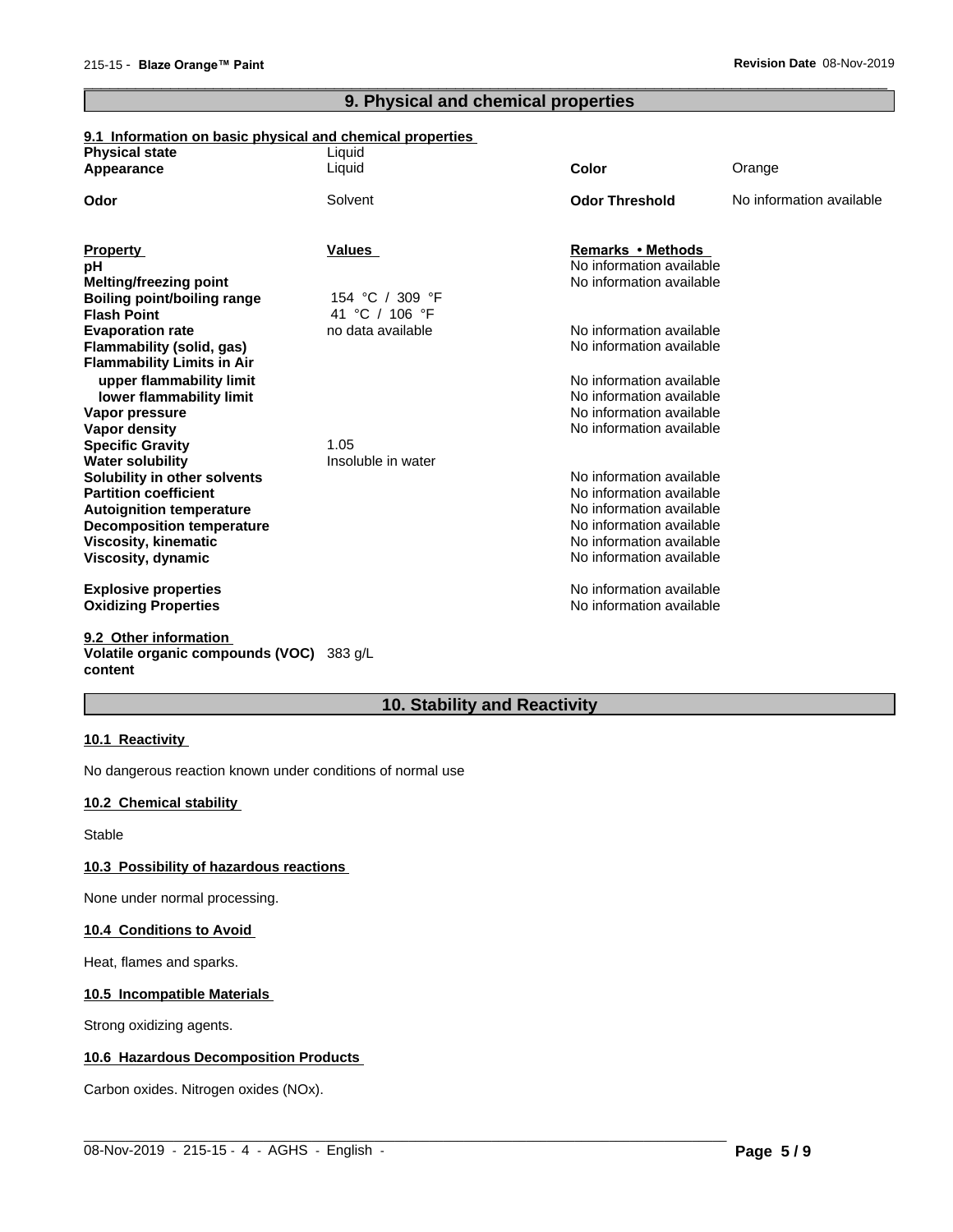#### **11. Toxicological information**

 $\overline{\phantom{a}}$  ,  $\overline{\phantom{a}}$  ,  $\overline{\phantom{a}}$  ,  $\overline{\phantom{a}}$  ,  $\overline{\phantom{a}}$  ,  $\overline{\phantom{a}}$  ,  $\overline{\phantom{a}}$  ,  $\overline{\phantom{a}}$  ,  $\overline{\phantom{a}}$  ,  $\overline{\phantom{a}}$  ,  $\overline{\phantom{a}}$  ,  $\overline{\phantom{a}}$  ,  $\overline{\phantom{a}}$  ,  $\overline{\phantom{a}}$  ,  $\overline{\phantom{a}}$  ,  $\overline{\phantom{a}}$ 

#### **11.1 Acute toxicity**

#### **Numerical measures of toxicity: Product Information**

#### **The following values are calculated based on chapter 3.1 of the GHS document**

| Unknown Acute Toxicity          | 35.08629436% of the mixture consists of ingredient(s) of unknown toxicity |
|---------------------------------|---------------------------------------------------------------------------|
| Oral LD50<br><b>Dermal LD50</b> | 14,266.00 mg/kg<br>5,706.00 mg/kg                                         |
| <b>LC50 (Dust/Mist)</b>         | $6.66$ mg/l                                                               |

#### **Numerical measures of toxicity: Component Information**

| <b>Chemical Name</b>                                          | LD50 Oral        | <b>LD50 Dermal</b>    | <b>LC50 Inhalation</b> |
|---------------------------------------------------------------|------------------|-----------------------|------------------------|
| Distillates, petroleum, hydrotreated  <br>light<br>64742-47-8 | 5000 mg/kg (Rat) | > 2000 mg/kg (Rabbit) | > 5.2 mg/L (Rat) 4 h   |
| C.I. Basic Red 1:1<br>3068-39-1                               | 449 mg/kg (Rat)  | 2,500 mg/kg (Rat)     | $0.05$ mg/l (4 hour)   |

#### **11.2 Information on toxicologicaleffects**

#### **Skin corrosion/irritation**

Product Information • Irritating to skin Component Information • No information available

#### **Serious eye damage/eye irritation**

Product Information • Irritating to eyes Component Information

• No information available

## **Respiratory or skin sensitization**

Product Information • No information available Component Information • No information available

#### **Germ cell mutagenicity**

Product Information • No information available Component Information • No information available

#### **Carcinogenicity**

Product Information

• This product contains <0.1% free formaldehyde and may be capable of outgassing formaldehyde at levels in excess of OSHA's Action Level under some conditions of use. Formaldehyde is a known cancer hazard. Long term exposure may result in dermatitis or respiratory sensitization for sensitive individuals.Component Information

 $\_$  ,  $\_$  ,  $\_$  ,  $\_$  ,  $\_$  ,  $\_$  ,  $\_$  ,  $\_$  ,  $\_$  ,  $\_$  ,  $\_$  ,  $\_$  ,  $\_$  ,  $\_$  ,  $\_$  ,  $\_$  ,  $\_$  ,  $\_$  ,  $\_$  ,  $\_$  ,  $\_$  ,  $\_$  ,  $\_$  ,  $\_$  ,  $\_$  ,  $\_$  ,  $\_$  ,  $\_$  ,  $\_$  ,  $\_$  ,  $\_$  ,  $\_$  ,  $\_$  ,  $\_$  ,  $\_$  ,  $\_$  ,  $\_$  ,

• No information available

#### **Reproductive toxicity**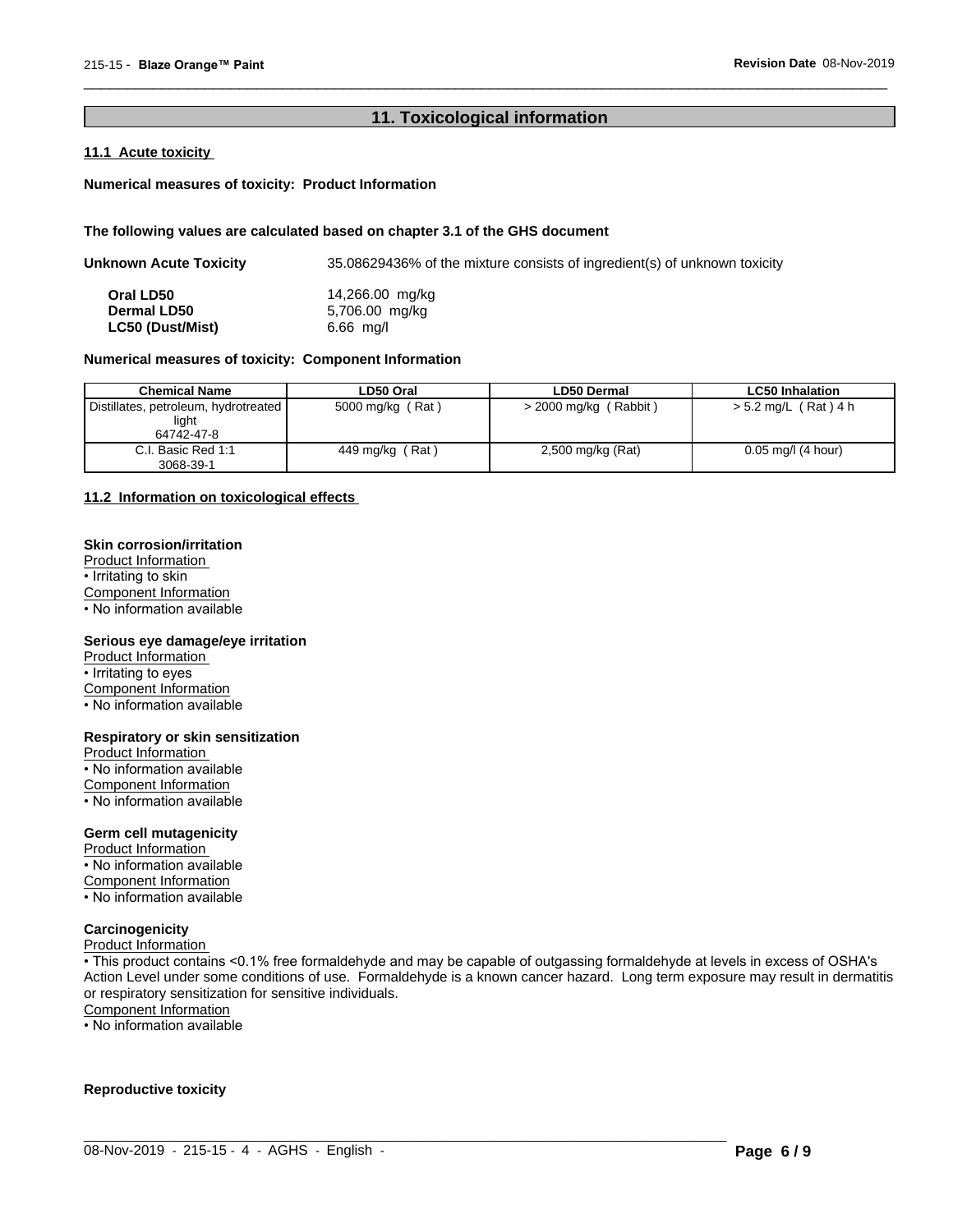Product Information • No information available Component Information • No information available

#### **STOT - single exposure** No information available

**STOT - repeated exposure** No information available

## **Other adverse effects**

Product Information • No information available Component Information  $\cdot$  No information available

### **Aspiration hazard**

Product Information • May be fatal if swallowed and enters airways Component Information • No information available

#### **12. Ecological information**

 $\overline{\phantom{a}}$  ,  $\overline{\phantom{a}}$  ,  $\overline{\phantom{a}}$  ,  $\overline{\phantom{a}}$  ,  $\overline{\phantom{a}}$  ,  $\overline{\phantom{a}}$  ,  $\overline{\phantom{a}}$  ,  $\overline{\phantom{a}}$  ,  $\overline{\phantom{a}}$  ,  $\overline{\phantom{a}}$  ,  $\overline{\phantom{a}}$  ,  $\overline{\phantom{a}}$  ,  $\overline{\phantom{a}}$  ,  $\overline{\phantom{a}}$  ,  $\overline{\phantom{a}}$  ,  $\overline{\phantom{a}}$ 

#### **12.1 Toxicity**

**Ecotoxicity No information available** 

 $<$  1 % of the mixture consists of components(s) of unknown hazards to the aquatic environment

#### **Ecotoxicity effects**

| <b>Chemical Name</b>                 | <b>Toxicity to algae</b> | <b>Toxicity to fish</b>         | Toxicity to daphnia and other |
|--------------------------------------|--------------------------|---------------------------------|-------------------------------|
|                                      |                          |                                 | aquatic invertebrates         |
| Distillates, petroleum, hydrotreated |                          | LC50: 96 h Pimephales promelas  |                               |
| light                                |                          | 45 mg/L flow-through LC50: 96 h |                               |
| 64742-47-8                           |                          | Lepomis macrochirus 2.2 mg/L    |                               |
|                                      |                          | static LC50: 96 h Oncorhynchus  |                               |
|                                      |                          | mykiss 2.4 mg/L static          |                               |

#### **12.2 Persistence and degradability**

No information available.

#### **12.3 Bioaccumulative potential**

Discharge into the environment must be avoided

#### **12.4 Mobility in soil**

No information available.

#### **12.5 Other adverse effects**

Discharge into the environment must be avoided

#### **13. Disposal Considerations**

 $\_$  ,  $\_$  ,  $\_$  ,  $\_$  ,  $\_$  ,  $\_$  ,  $\_$  ,  $\_$  ,  $\_$  ,  $\_$  ,  $\_$  ,  $\_$  ,  $\_$  ,  $\_$  ,  $\_$  ,  $\_$  ,  $\_$  ,  $\_$  ,  $\_$  ,  $\_$  ,  $\_$  ,  $\_$  ,  $\_$  ,  $\_$  ,  $\_$  ,  $\_$  ,  $\_$  ,  $\_$  ,  $\_$  ,  $\_$  ,  $\_$  ,  $\_$  ,  $\_$  ,  $\_$  ,  $\_$  ,  $\_$  ,  $\_$  ,

#### **13.1 Waste treatment methods**

Dispose of in accordance with local regulations.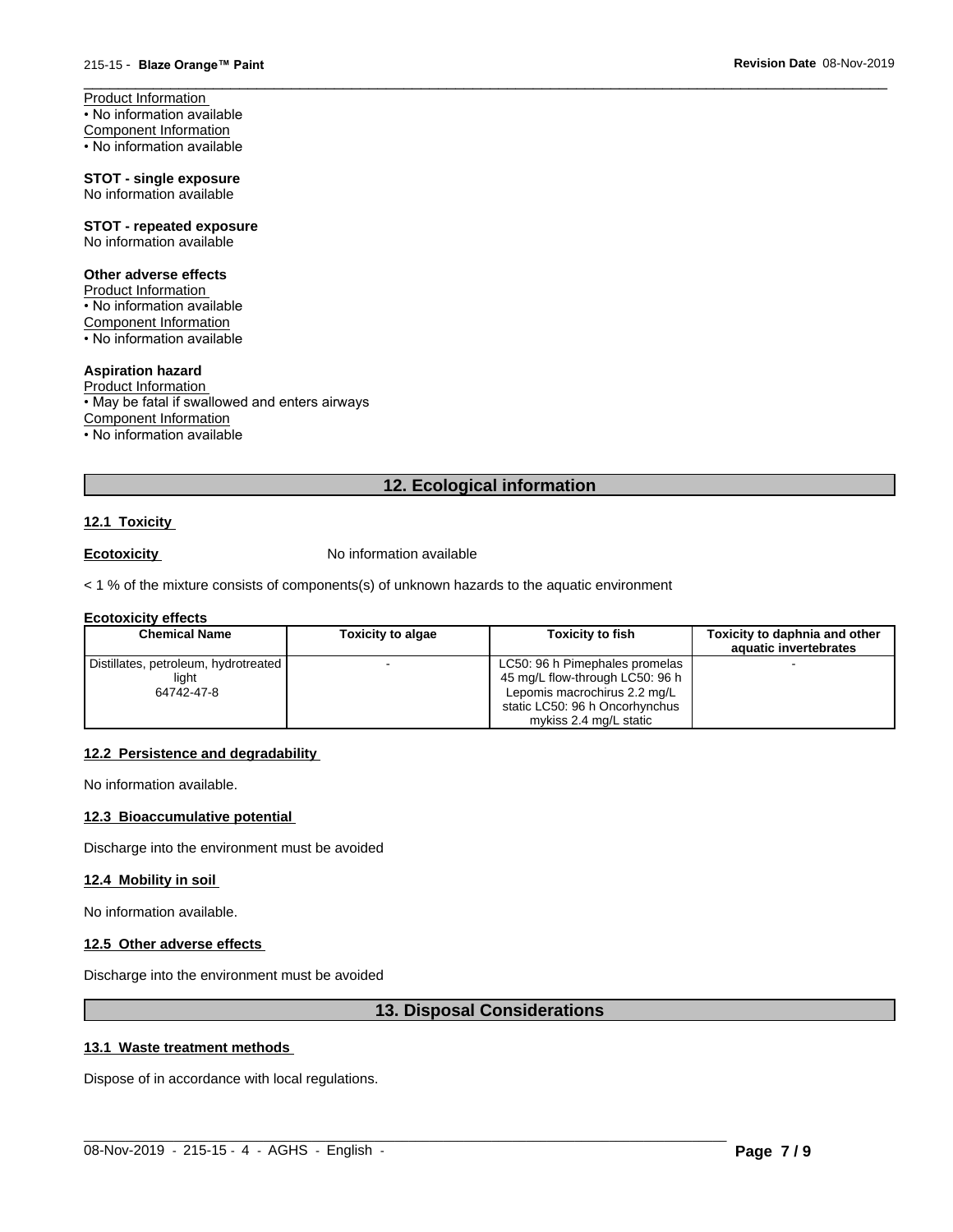### **14. Transport Information**

 $\overline{\phantom{a}}$  ,  $\overline{\phantom{a}}$  ,  $\overline{\phantom{a}}$  ,  $\overline{\phantom{a}}$  ,  $\overline{\phantom{a}}$  ,  $\overline{\phantom{a}}$  ,  $\overline{\phantom{a}}$  ,  $\overline{\phantom{a}}$  ,  $\overline{\phantom{a}}$  ,  $\overline{\phantom{a}}$  ,  $\overline{\phantom{a}}$  ,  $\overline{\phantom{a}}$  ,  $\overline{\phantom{a}}$  ,  $\overline{\phantom{a}}$  ,  $\overline{\phantom{a}}$  ,  $\overline{\phantom{a}}$ 

| <b>DOT</b>                                                                                                       | Not regulated (If shipped in NON BULK packaging by ground transport)                                 |
|------------------------------------------------------------------------------------------------------------------|------------------------------------------------------------------------------------------------------|
| <b>MEX</b>                                                                                                       | no data available                                                                                    |
| <b>IMDG</b><br>Proper shipping name<br><b>Hazard class</b><br>UN<br><b>Packing Group</b>                         | UN1263, Paint, 3, PGIII<br>3<br>UN1263<br><b>PGIII</b>                                               |
| <b>IATA</b><br>UN<br>Proper shipping name<br>Proper shipping name<br><b>Hazard class</b><br><b>Packing Group</b> | UN1263<br>UN1263, Paint, 3, PGIII<br>Flammable Liquid, n.o.s. (Mineral Spirits)<br>3<br><b>PGIII</b> |

### **15. Regulatory information**

| <b>TSCA</b>          | Complies                 |  |
|----------------------|--------------------------|--|
| <b>DSL</b>           | Complies                 |  |
| <b>EINECS/ELINCS</b> | $\overline{\phantom{0}}$ |  |
| <b>ENCS</b>          |                          |  |
| <b>IECSC</b>         |                          |  |
| <b>KECL</b>          |                          |  |
| <b>PICCS</b>         | -                        |  |
| <b>AICS</b>          | -                        |  |
| <b>NZIoC</b>         | -                        |  |

 **TSCA** - United States Toxic Substances Control Act Section 8(b) Inventory

 **DSL** - Canadian Domestic Substances List

**15.1 International Inventories**

 **EINECS/ELINCS** - European Inventory of Existing Chemical Substances/European List of Notified Chemical Substances

 **PICCS** - Philippines Inventory of Chemicals and Chemical Substances

 **ENCS** - Japan Existing and New Chemical Substances

 **IECSC** - China Inventory of Existing Chemical Substances

 **KECL** - Korean Existing and Evaluated Chemical Substances

 **PICCS** - Philippines Inventory of Chemicals and Chemical Substances

 **AICS** - Australian Inventory of Chemical Substances

 **NZIoC** - New Zealand Inventory of Chemicals

#### **15.2 U.S. Federal Regulations**

#### **SARA 313**

Section 313 of Title III of the Superfund Amendments and Reauthorization Act of 1986 (SARA). This product does not contain any chemicals which are subject to the reporting requirements of the Act and Title 40 of the Code of Federal Regulations, Part 372

 $\_$  ,  $\_$  ,  $\_$  ,  $\_$  ,  $\_$  ,  $\_$  ,  $\_$  ,  $\_$  ,  $\_$  ,  $\_$  ,  $\_$  ,  $\_$  ,  $\_$  ,  $\_$  ,  $\_$  ,  $\_$  ,  $\_$  ,  $\_$  ,  $\_$  ,  $\_$  ,  $\_$  ,  $\_$  ,  $\_$  ,  $\_$  ,  $\_$  ,  $\_$  ,  $\_$  ,  $\_$  ,  $\_$  ,  $\_$  ,  $\_$  ,  $\_$  ,  $\_$  ,  $\_$  ,  $\_$  ,  $\_$  ,  $\_$  ,

#### **15.3 Pesticide Information**

Not applicable

#### **15.4 U.S. State Regulations**

## **California Proposition 65**

This product contains the following Proposition 65 chemicals: